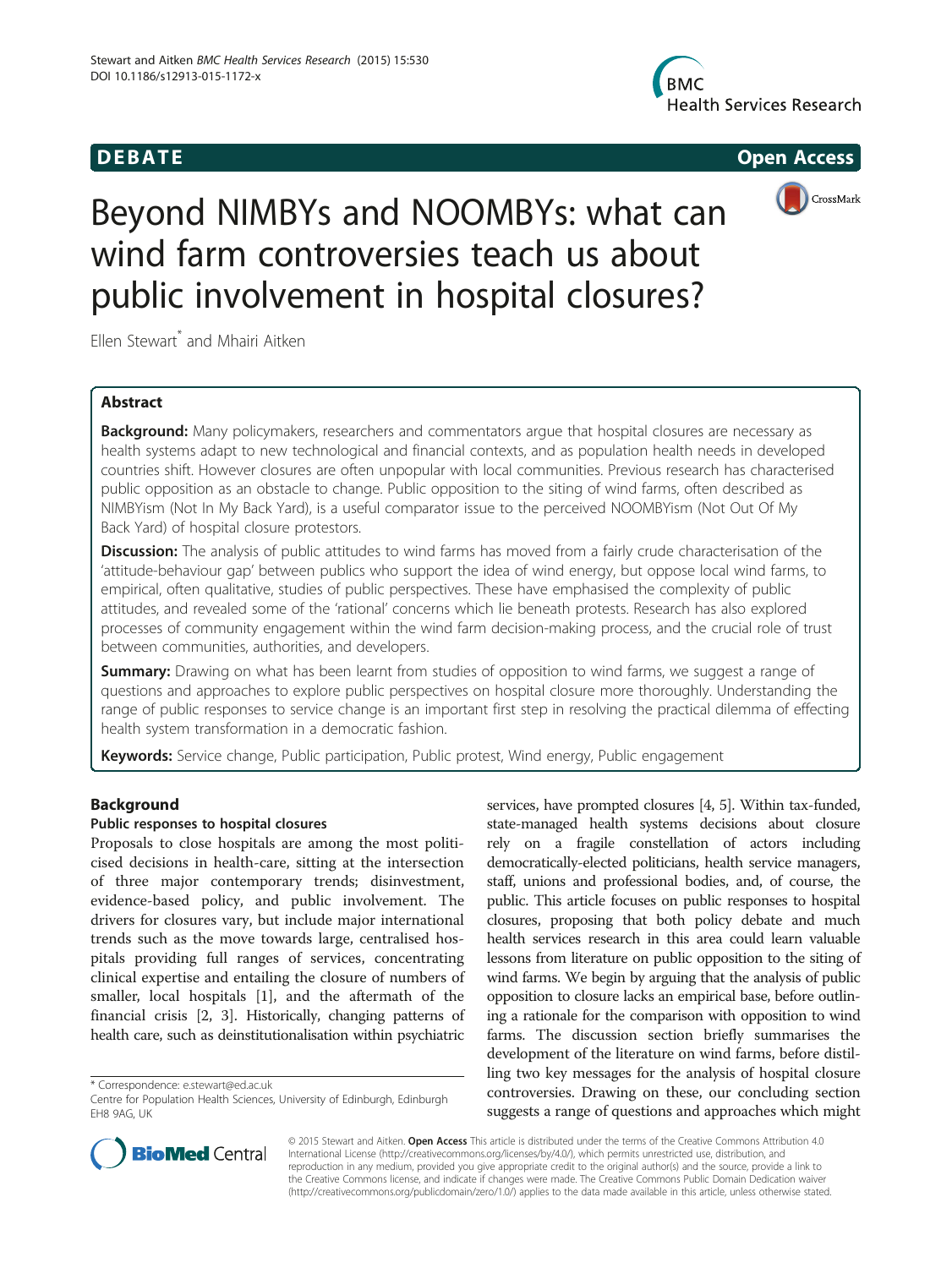prompt a more fruitful analysis of public opposition to closures in the future.

Researchers often cite public opposition as a critical factor in the success or failure of disinvestment processes [\[6](#page-5-0), [7\]](#page-5-0), and yet until very recently [\[8](#page-5-0)] there has been little sustained academic engagement with the nature and dynamics of this opposition. This has not prevented authors from making bold assertions about its extent and characteristics within studies which report no data collection with members of the public (see for example [[9\]](#page-5-0)). While research often mentions public opposition, few studies involve empirical data collection with anti-closure campaigners or other members of the public. Even where relatively nuanced accounts of conflict have been produced (often by geographers), media coverage, official documents, or interviews with health service managers or elected politicians are used as a proxy for public perspectives [\[6](#page-5-0), [10](#page-5-0)–[13\]](#page-5-0).

Policymakers and commentators have been similarly reluctant to engage with closure opposition in a meaningful way: in a recent project on service reconfiguration, Fulop, Walters et al. [\[6](#page-5-0)] argue that national policy in England assumes that sufficiently communicating the 'right' evidence will change public opinion. The English Department of Health has been urged to 'grasp the nettle' of unpopular closures ([[14\]](#page-5-0), see also [\[15\]](#page-5-0)). In Canada, where several provinces closed substantial numbers of hospitals in the 1990s, key actors are reported reflecting that "drastic change is only achieved by strong external forces" [\[16](#page-5-0)]; another report lists "overcoming institutional and local loyalties" as a vital route to change [\[17](#page-5-0)]. While the difficult and slow process of closure is undoubtedly frustrating to those convinced of the clinical and financial evidence base for change, characterising public opposition as a 'nettle to be grasped' and (democratic) political oversight as a wrinkle to be ironed out of an otherwise smooth process locates actors within a highly technocratic perspective, and risks making unfounded assumptions about public perspectives on hospital closures.

In a recent invited commentary for Social Science & Medicine, Cohen and Ahern [[18\]](#page-5-0) drew on published evidence on school closures to encourage researchers examining hospital closure to move beyond quantitative studies and "elucidate some of the nuances and unanswered questions, including how public hospital closure decisions are made and the positions of the different stakeholders involved". Other authors have explored parallels between rural maternity reconfigurations and community responses to large-scale supermarket developments, with the intention of better understanding the wider context of health services, and public expectations of them [[19](#page-5-0)]. Here, we propose another instructive avenue of comparison; the evolution of research on opposition to

wind energy developments. This article draws on this substantial literature to distil several key messages for a more thoroughgoing, and democratically-minded, engagement with public perspectives on the vexed issue of hospital closures within tax-funded, state-managed health systems. This debate article reviews existing published research and did not involve any primary data collection with human subjects: accordingly no ethical approval was required and there is no supporting data to make available.

# Why compare hospital closure and windfarm controversies?

Specific lessons from this literature are described in the next section, but the rationale for the comparison between wind farm siting and hospital closure is worth elucidating. Health researchers often emphasise the exceptionalism of their subject area, which is intimately concerned with matters of life and death, and where information asymmetries between providers and publics are substantial [[20](#page-5-0)]. However our understanding of health services in their social context can be strengthened by looking at the other services and facilities located in communities. Rather than understanding conflict over decisions about wind farms and hospital closures as the implementation of rational policy goals gone awry, models of policy analysis such as that offered by Stone understand conflict and negotiation as an intrinsic part all stages of the policy process [\[21\]](#page-5-0). Both wind farm development and hospital closures are issues of public concern where policymakers describe a perceived mis-match between what is politically desirable and politically feasible. A significant evidence base suggests that both centralised hospital services and wind energy respectively will bring societal benefits, but these are based on technical, expert knowledge which is difficult to communicate, and, crucially, difficult for local populations to engage with in order to understand or contest it. At the level of implementation, opposition has centred on the perceived local costs to be borne. In both cases, national (even international) agendas drive visible changes to the local environment, whether adding wind turbines or demolishing or changing the use of prominent buildings. These changes impact on daily life in these communities - including the employment of local people and the social role of public spaces – beyond the specific functions of the facility.

Both advocates of wind energy and advocates of healthcare modernisation express frustration at populations who resist local changes. This often takes the form of accusations of rationally indefensible 'NIMBYism' (Not In My Back Yard-ism), or, in the case of opposition to hospital closures, what has been termed 'NOOMBYism' (Not Out Of My Back Yard-ism), on the part of publics. The 'NIMBY syndrome' was a term coined in 1970s USA, in the particular context of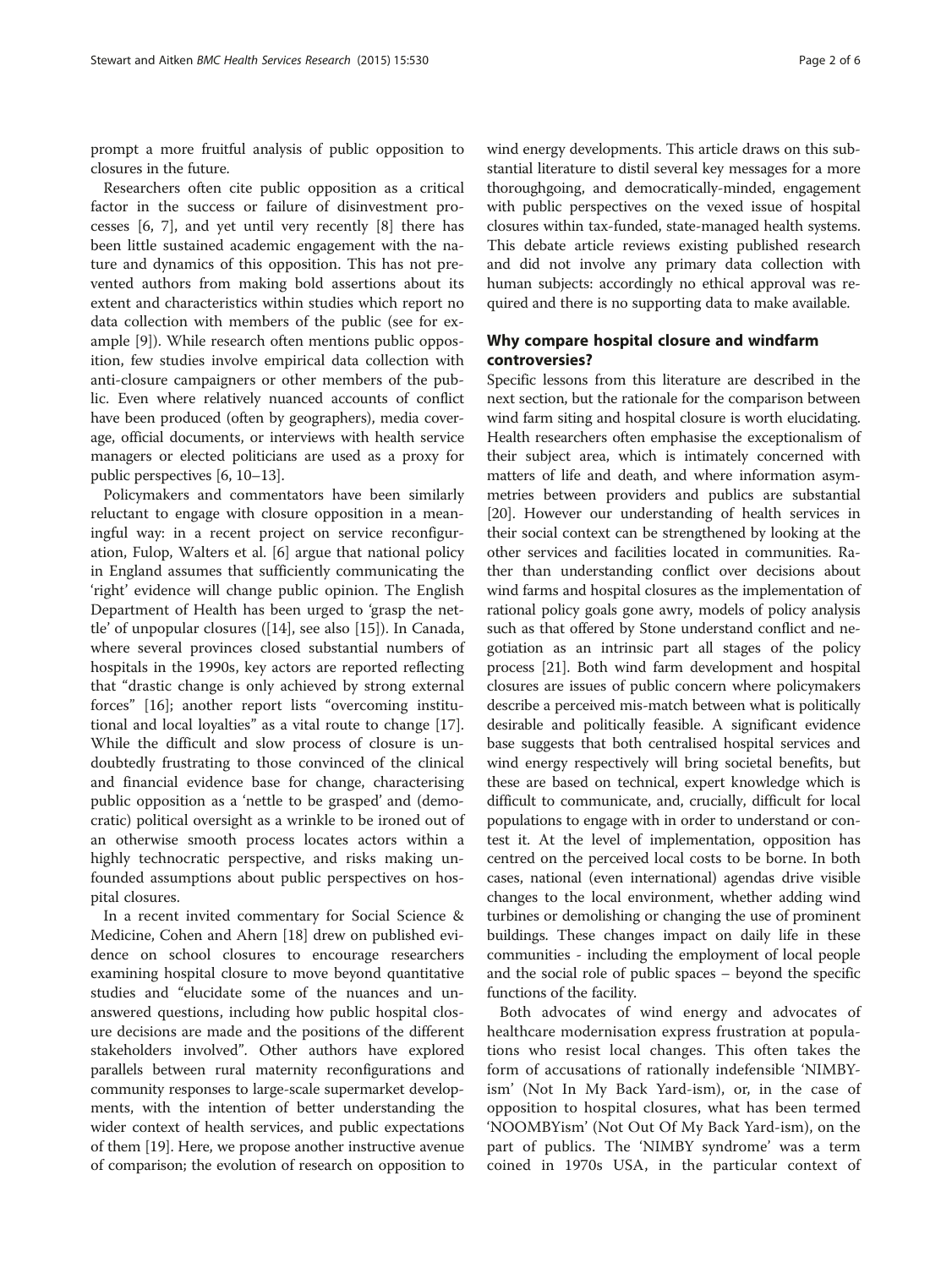conflict over the siting of hazardous waste facilities, but it has become a familiar accusation in both academic and popular debates about decisions on a much wider range of locational dilemmas [[22](#page-5-0)]. The counterpart NOOMBYism (sometimes described as IMBYism: In My Back Yard-ism) has more occasionally cropped up in popular debates on planning issues which involve the removal of services or facilities, and in academic papers [[23](#page-5-0), [24](#page-5-0)]. In both cases, these terms are pejorative descriptions which suggest frustration at, rather than engagement with, the complexity of public perspectives on the locallyexperienced impact of agendas for change which are formulated and justified elsewhere. However while health policy debates seem entrenched in this position, we argue that the increasingly interdisciplinary literature around public responses to wind power has managed to progress beyond this point, via a thoroughgoing empirical engagement with public experiences, as opposed to assumed or imagined public perspectives.

# **Discussion**

### Lessons from windfarm controversies

Localised public opposition to onshore wind farms has frequently been pointed to as an obstacle – or at least a challenge – for the realisation of renewable energy deployment targets [\[25](#page-5-0)–[30\]](#page-5-0). Whilst onshore wind farms are the most mature renewable energy technology currently available and largely viewed as market ready [[31](#page-5-0)] their deployment has stalled. There are a number of factors contributing to this [[32\]](#page-5-0); however researchers have paid significant attention to local community opposition to proposed developments which they describe as causing a "bottleneck" in the planning system [\[30](#page-5-0)]. In this section, we review the literature on public opposition to wind farms as it has evolved over recent years, and distill two key 'lessons' with relevance for policy and research in the area of hospital closures.

The starting point for much literature on public opposition to wind farms has been a perceived dissonance between high levels of public support for renewable energy (and wind power in particular) but simultaneously frequent localised opposition to particular proposed wind power developments [[28, 33\]](#page-5-0). Numerous studies have set out to explain this 'gap' between high general levels of support for wind power (reported in opinion polls and surveys) and localised opposition to particular developments.

As a consequence, until recently much of the literature has been focussed at understanding opposition (rather than public experiences or responses more broadly) [[30](#page-5-0)] as 'deviant' from normal public opinion [\[25\]](#page-5-0), and explaining what is described as an 'attitude–behaviour gap' amongst the public [\[30\]](#page-5-0). The vision of the public as contradictory and irrational has informed managerial approaches to the study of public responses to wind power, which have sought to understand public opposition in order to overcome or avoid it in the future (rather than meaningfully engage with objectors and/or address the basis of their concern).

NIMBY explanations of public opposition to wind farms represent a prominent example of such approaches. According to NIMBY explanations individuals may support wind power in the abstract (and at distant locations [[33](#page-5-0)]), but oppose wind power projects in their locale [[34](#page-5-0)]. NIMBY explanations have been a pervasive and persuasive force within academic and policy literatures relating to wind power [[30](#page-5-0)] and the term has entered the vocabulary of actors involved in wind power controversies. Burningham [[35](#page-5-0)] notes that the language of NIMBYism is widely used by parties involved in planning conflicts. Both Barry et al. [[26](#page-5-0)] and van der Horst [\[36](#page-5-0)] note that opponents to wind power developments are often aware of the potential to be branded a "NIMBY" and seek to avoid being portrayed as such. The evidence base on public opposition to wind farms has grown rapidly in the last 15 years, and its development offers two key messages for the analysis of controversial hospital closures.

# Message 1: empirical research on the nuances of support and opposition is essential

Despite the prevalence of NIMBY explanations in policy and 'real world' debates, these have come to be widely discredited in the academic literature. A series of studies has highlighted complexity and nuance within the perceived monoliths of both general public opinion on wind power and on specific instances of opposition to wind farm siting. The underlying assumption that the majority of the public support wind power has been questioned. The literature has typically cited opinion polls and surveys to demonstrate this high support but takes an uncritical and positivist approach to this data [[37\]](#page-5-0). This means that important considerations such as who commissioned polls and for what purpose; how questions were framed; or how the sample was selected are overlooked. It has also at times taken a selective approach to the reporting of opinion poll data to strengthen the conviction that the majority of the public support wind power [\[25](#page-5-0)]. Ellis et al. [[30](#page-5-0)] contend that 'the most popularly deployed methodology, the opinion poll, has contributed to the impasse in understanding public perception of wind farms'.

Following critical reviews of the literature, recent years have witnessed a shift in approach and a rise in qualitative studies exploring the nuances and realities of public opposition and support in much more depth. For example, Wolsink has argued that NIMBY explanations neglect the true diversity of motivations for public opposition to wind power developments [\[33](#page-5-0)]. Similarly, Devine-Wright [[38\]](#page-5-0) points to various 'independent variables' which influence how perceptions of wind power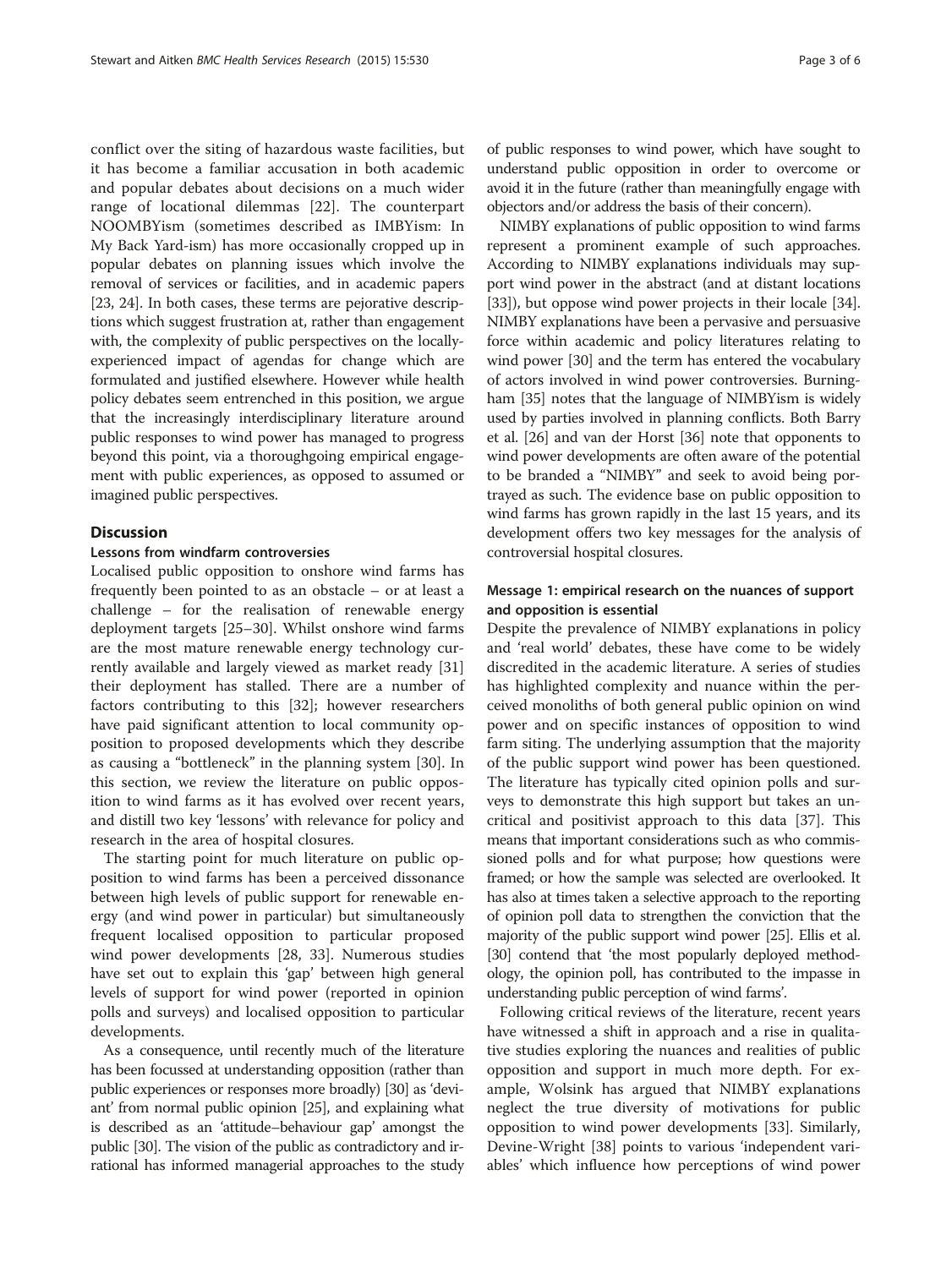developments are perceived. The existence of such complex variables – which 'include physical, contextual, political, socio-economic, social, local and personal aspects and reflect the complex, multidimensional nature of forces shaping public perception' [\[38\]](#page-5-0) - highlights the inadequacy of NIMBY explanations.

This growing body of literature points to the complexities of public opinions [\[27\]](#page-5-0); the importance of considering local values and contextual factors [\[38\]](#page-5-0); the considerable value of local knowledge and experience [\[37\]](#page-5-0); and the multiple forms that opposition to wind farms can take [[39](#page-5-0)]. In doing so it has highlighted the limited utility of managerial approaches to addressing public opposition.

Devine-Wright [\[38\]](#page-5-0) argues that qualitative methods are best suited to investigating representations of wind turbines in "different social groups, within and across communities'. The literature now emphasises the importance of qualitative methods for understanding how opinions change over time and how geographical, temporal, socio-political or cultural contexts influence and alter public responses (as has been demonstrated by [[40](#page-5-0), [41\]](#page-5-0)). Public opinion is recognised as being 'highly flexible, transitory and adaptable' [[25](#page-5-0)].

# Message 2: pay attention to processes of engagement, not just outcomes

Academic and policy literatures relating to planning of renewable energy projects place increasing emphasis on the importance and value of community engagement. A central theme to emerge through this literature is the importance of trust: trust built up in planning and pre-planning processes can lead to increased levels of support for proposed developments and developers [[42](#page-5-0)]. As Gross [[43](#page-5-0)] has observed, perceived fairness of outcomes appears to be inextricably linked to perceived fairness of processes. Seeking to understand opposition simply to overcome or avoid it does little to engender trust. Such instrumental approaches to community engagement can cause considerable harm to developer/planner-community relationships and in many cases are a contributing factor to the emergence or crystallisation of local opposition [\[42\]](#page-5-0). Wynne [[44](#page-5-0)] cautions that those conducting community engagement should not expect participants 'to trust oneself, if one's assumed objective is to manage and control [their] response'.

Therefore, the literature relating to public responses to wind farms now demonstrates a consensus around the importance of effective community engagement to understand and address local concerns, values and/or priorities.

#### Implications for analysis of hospital closures

The example of public opposition to wind farms demonstrates some of the challenges in researching issues

which are both topical and appear to present intractable dilemmas for policymakers. External pressure to solve a problem might not always be conducive to opening up an issue. However in a relatively short number of years, the initial problem-solving, managerial approach outlined above has largely given way to an interdisciplinary critique which seeks to problematize, engage with and unpack the apparently 'NIMBY' attitudes of public protestors. The issue of public opposition to hospital closures similarly has the potential to generate 'heat', and yet in decades of study there has been far less progression beyond querying how we can overcome 'irrational' public opposition to hospital closures.

This is likely partly attributable to the respective research contexts. Health services research, although a diverse and multidisciplinary field remains heavily influenced by the positivistic epistemological traditions which ground the biomedical sciences. Furthermore the prevalence of heavily applied externally-funded research (often commissioned to assess proposed or actual changes in policy [[45](#page-5-0)]) and vocal thinktanks who conduct research in order to influence policy and practice, may limit the scope for more considered theoretical reflection. By contrast the highly multi- and interdisciplinary literature relating to public responses to wind power development has generated significant debate and exchange of ideas, enabling it to evolve relatively quickly.

Learning from related issues where 'experts' find themselves confronting critical publics, what might a renewed analysis of public responses to hospital closures entail? For researchers, the imperative to engage empirically with public perspectives points us not just to different methods, but also to different questions. In contrast to the wealth of public opinion data on wind energy in general, little is known about how the general public feels about new, centralised models of healthcare. Beyond asking what 'the' (monolithic) public or community thinks on an issue we might look for clusters and patterns of perspective at the local level. How widespread is opposition to closures? It might be that campaigns are restricted to small vocal pockets who have particularly strong stakes in a particular element of a service reconfiguration. Goyder [[46\]](#page-5-0) sought to establish whether protestors who signed an anti-closure petition really did have stronger views on the issue than the general population, or whether they were "merely those shanghaied into adding their name to a list". Who are the key actors, and how do they self-identify? Much of the existing research which describes campaigns struggles to distinguish staff at threatened facilities from members of the public [\[47](#page-5-0), [48\]](#page-5-0), particularly in the literature on closures in rural areas [\[49\]](#page-5-0). The extent to which campaigns are initiated by [\[50](#page-5-0)] or understand themselves as representing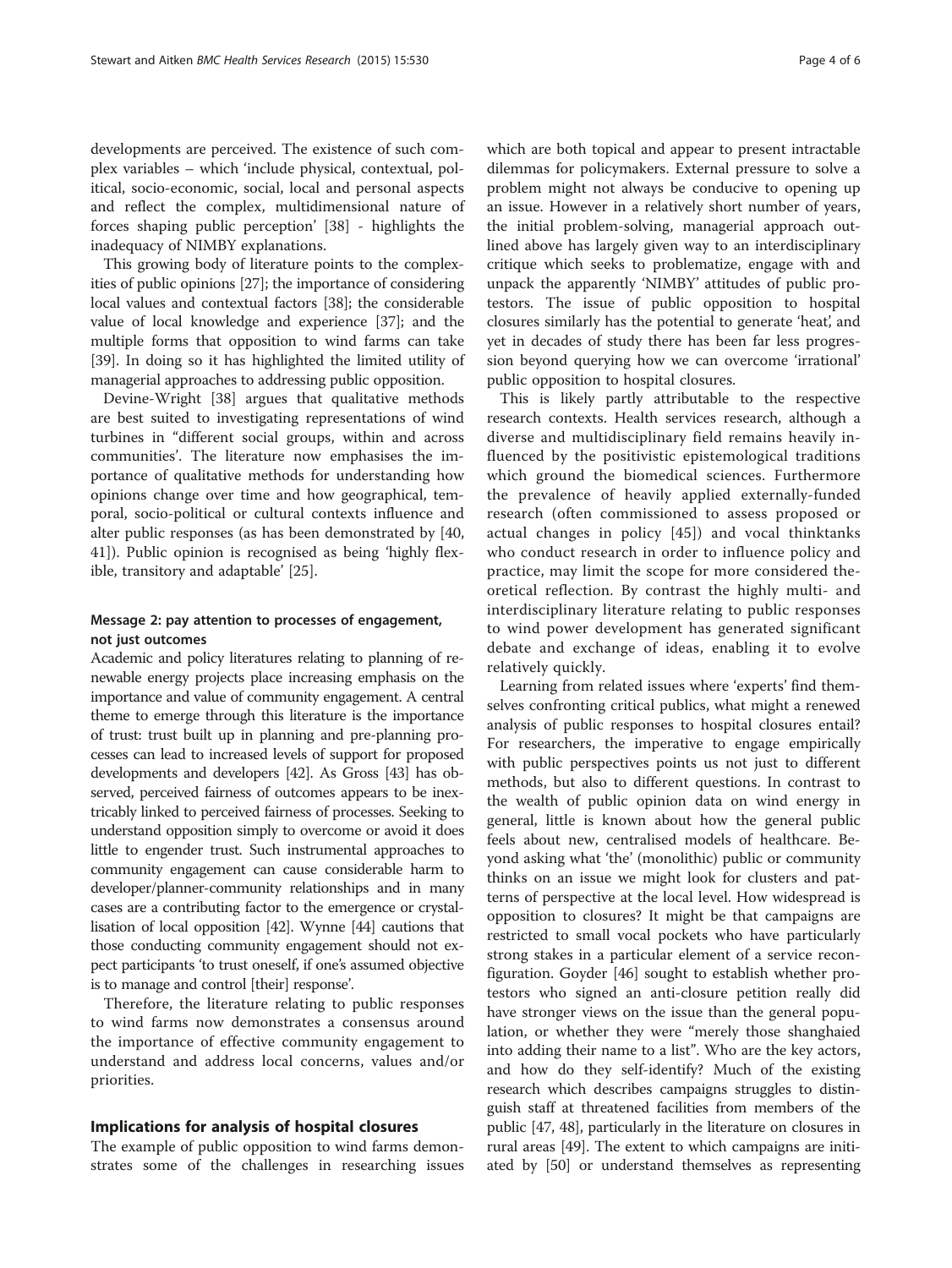<span id="page-4-0"></span>particular groups is salient to understanding their perspectives. Relatedly, who isn't engaged? Authors often attempt to convey strength of opposition via numerical accounts of petition signers or march attendees, often as a proportion of the local population [\[13, 51, 52\]](#page-5-0). As well as the difficulty of verifying such figures, it is difficult to make sense of the absences from such collective upsurges.

The suggestion that we research processes, and not merely outcomes, of engagement, implies that both researchers and policy commentators engage more thoroughly, and less disparagingly, with the political nature of health service decision-making. Quantitative studies of how rational closures are [\[9](#page-5-0)] or indeed of how many lives they save [[53](#page-5-0)] have their place, but they do not negate the presence of opposition, nor render it intrinsically illegitimate. Moving away from a 'deficit' model of public understandings of science, towards one which acknowledges the possibility of different knowledge bases, entails attending to how authorities listen to and negotiate with opposed publics, beyond the "decide-announce-defend" model critiqued in studies of energy politics [[29\]](#page-5-0). Social scientific research can explore the role of generalised relationships of (mis)trust between publics and their health systems, as the context in which particular decisions take on specific meanings for local populations. Multiple studies note the repeated introduction of proposals to close a facility over a number of years [\[13, 51](#page-5-0), [54](#page-5-0), [55](#page-5-0)], and yet there is little attempt to explore the impact of this longitudinally within a local population. Attending to process, rather than outcome, might also yield more optimistic findings. Current studies tend to start from the point of mobilisation against a proposal, but it remains unclear whether cases of negligible protest [\[6](#page-5-0), [56](#page-5-0)] are simply intrinsically less contentious, or whether a well-conducted process of public engagement can square the circle of NOOMBY opposition to apparently essential reconfiguration.

# Conclusions

This article argues that current research and policy debates on public responses to hospital closures rely too heavily on assumptions about the irrationality of a perceived singular public view. While highly visible rallies and campaigns (purposely) present a simple message of opposition, there is scope for a much more thoroughgoing analysis of public perspectives on, and opposition to, 'evidence-based' policy goals. Engaging with disagreement as an intrinsic part of the policy process, rather than ignoring or dismissing it, can acknowledge its creative role in moving towards collectively acceptable public outcomes [\[21, 57](#page-5-0)]. The literature relating to public responses to wind power points to the benefits of engaging with diverse research and methodological approaches. The evidence base has evolved considerably

over the past ten to 15 years through a reflexive process of critique, which has drawn attention to previous shortcomings and limitations. Notably, the literature in this area has moved beyond simplistic characterisations of public opposition and towards nuanced, qualitative studies which grapple with the complexities of public opinions and responses. Such studies have acknowledged the importance of aiming to understand, rather than simply manage or overcome public responses. This enthusiasm for, and professed commitment to community engagement does not easily or predictably translate into meaningful engagement in practice. The language of NIMBYism is alive and well in everyday conflicts over wind farm developments [[26](#page-5-0), [36](#page-5-0)] and objectors to proposed developments continue to be routinely discredited as NIMBYs in media coverage and popular discourse. Whilst examples of good practice do exist, community engagement conducted by wind farm developers often falls short of the considered approaches advocated in the academic literature [\[42\]](#page-5-0). Nonetheless there are valuable lessons within the energy politics literature for the analysis of public responses to hospital closures. Improving our understanding of these responses is a crucial step in moving beyond the current impasse.

#### Abbreviations

NIMBY: 'Not in my back yard'; NOOMBY: 'Not out of my back yard'.

#### Competing interests

The authors declare that they have no competing interests.

#### Authors' contributions

ES developed the idea for the article. ES and MA jointly wrote the article. Both authors read and approved the final manuscript.

#### Authors' information

Ellen Stewart holds a Chief Scientist Office Postdoctoral Fellowship to investigate public engagement and protest around hospital closures in Scotland. Mhairi Aitken researches and runs public engagement activities for the Farr Institute @ Scotland, and has conducted Economic and Social Research Council and ClimateXChange funded projects on public engagement with renewable energy.

#### Acknowledgements

Ellen Stewart is funded by the Chief Scientist Office (Scotland). Mhairi Aitken is funded by the Farr Institute @ Scotland and ClimateXChange: Scotland's Centre of Expertise on Climate Change.

#### Received: 15 July 2015 Accepted: 12 November 2015 Published online: 01 December 2015

#### References

- Pollitt C. Time, policy, management: governing with the past. Oxford: Oxford University Press; 2008.
- 2. Gerdvilaite J, Nachtnebel A. Disinvestment. Overview of Disinvestment Experiences and Challenges in Selected Countries. Vienna: Ludwig Boltzmann Institute for Health Technology Assessment; 2011.
- 3. Ham C. Health in a cold climate: developing an intelligent response to the financial challenges facing the NHS. London: Nuffield Trust; 2009.
- 4. Knapp M, Beecham J, Anderson J, Dayson D, Leff J, Margolius O, et al. The taps project.3. Predicting the community costs of closing psychiatrichospitals. Br J Psychiatry. 1990;157:661–70.
- 5. O'Driscoll C. The TAPS project. 7: mental hospital closure–a literature review of outcome studies and evaluative techniques. Br J Psychiatry Suppl. 1993;19:7–17.